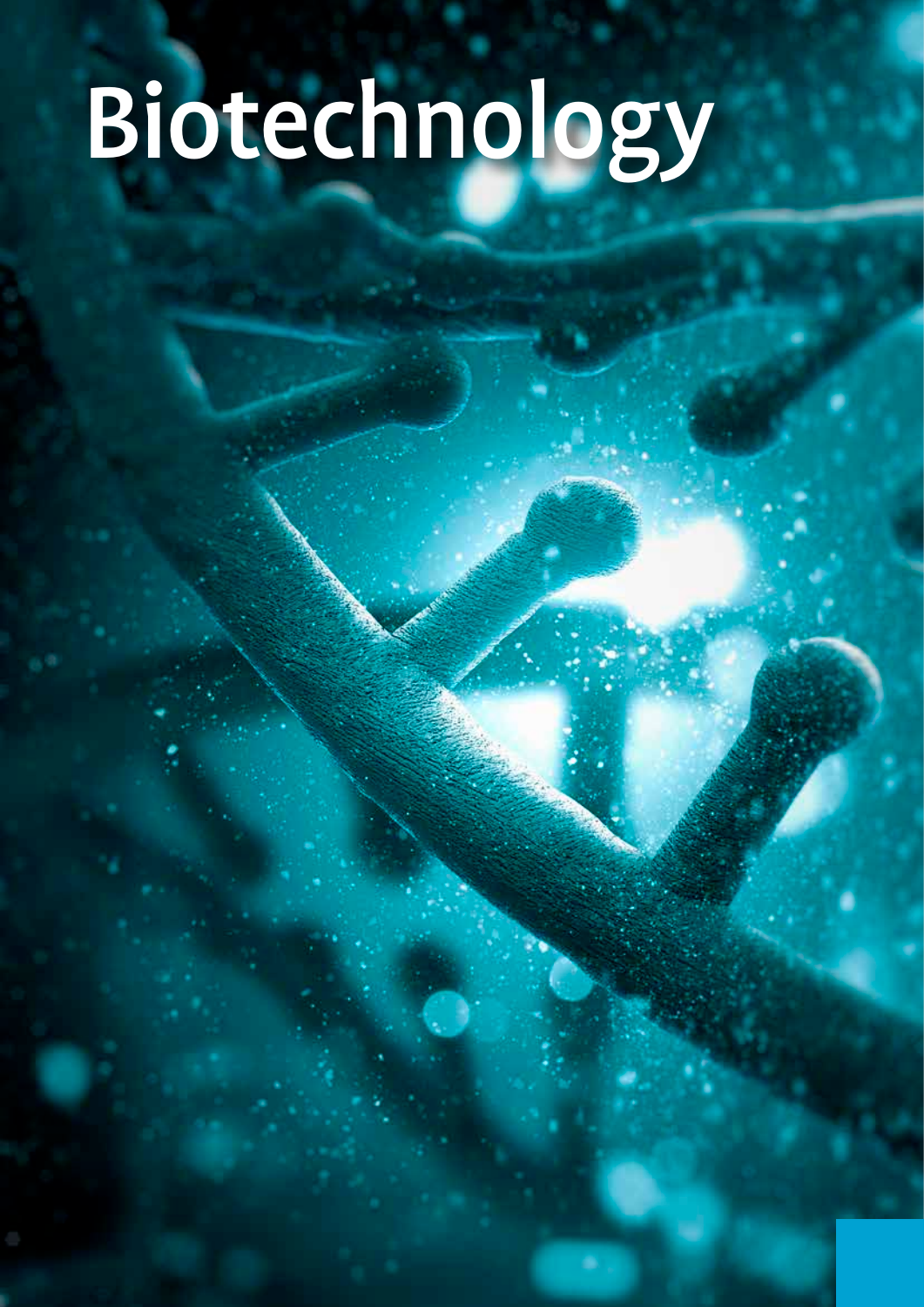**The BIOTECHNOLOGY programme trains students for the role of analyst in a professional field which is strongly focused on product development. The emphasis is on the link between knowledge of living organisms and technical applications for making products that people can use.** 



The professional field for biotechnology<br>
analysts can be divided into green, red an<br>
white biotechnology. In all these areas, t<br>
emphasis is on the link between knowledge of he professional field for biotechnology analysts can be divided into green, red and white biotechnology. In all these areas, the living organisms and technical applications. In green biotechnology, this knowledge is applied to issues arising from agriculture and horticulture. Red biotechnology is concerned with medical issues and white biotechnology is concerned with applications for industrial or laboratory analysis. A biotechnology analyst will have shown a clear preference for one of these colours during his course of study.

In a research and development environment, the BSc is involved in developing new products, organisms (including micro-organisms and plants), materials, methods and processes or improving existing ones. The BSc operates individually within a research team and is often responsible for a separate piece of research. In research, production, quality control or diagnostics, the BSc conducts complex experiments that challenge his practical skills and analytical ability and helps to find the answers to diverse questions. This can happen

#### **National programme profile**

|                                                                 | Competence |                 |             |            |        |             |            |                 |
|-----------------------------------------------------------------|------------|-----------------|-------------|------------|--------|-------------|------------|-----------------|
|                                                                 | Research   | Experimentation | Development | Management | Advice | Instruction | Leadership | Self-management |
| Minimum national attainment target<br>adopted for the programme | Ш          | π               | $**$        |            |        | П           |            | Ш               |

\*\* Students can choose to raise the level of these competences by making certain choices in their range of subjects, internship and graduation project during the last two years of their course.

#### Institutions that offer the programme

- Inholland University of Applied Sciences, Amsterdam
- : NHL Stenden University of Applied Sciences | VHL University of Applied Sciences, Leeuwarden

in laboratories in various areas, ranging from the food industry to laboratories dealing with forensic and agricultural questions. The great diversity of analyses, ranging from manual to fully automated and robotised analyses, requires the effective deployment of technologies, equipment, IT and quality assurance. The BSc can also be involved in or primarily responsible for managing and controlling some or all of a research or production process. Working as part of a team, he develops or applies new technologies or processes or improves existing processes, organisms, products or materials. All aspects of sustainability are always taken into account.

#### **ILLUSTRATION OF PROFESSIONAL FIELD**

Occupations, jobs and roles for graduates are mostly to be found in the following professional domains (for a full description of the professional domains, see Section 2). A few examples are given for each domain.

#### **Research and development**

- Researcher
- Forensic laboratory worker
- Vaccine developer
- Plant breeder

#### **Commerce and customer service**

- Advisor with consultancy or research firm
- Advisor with safety or environmental consultancy

#### **Application and production in laboratories**

- Quality control in food industry or horticulture
- Production of medicines or ingredients

#### **Engineering and manufacturing**

- Bio-process engineer
- Production manager
- Reactor designer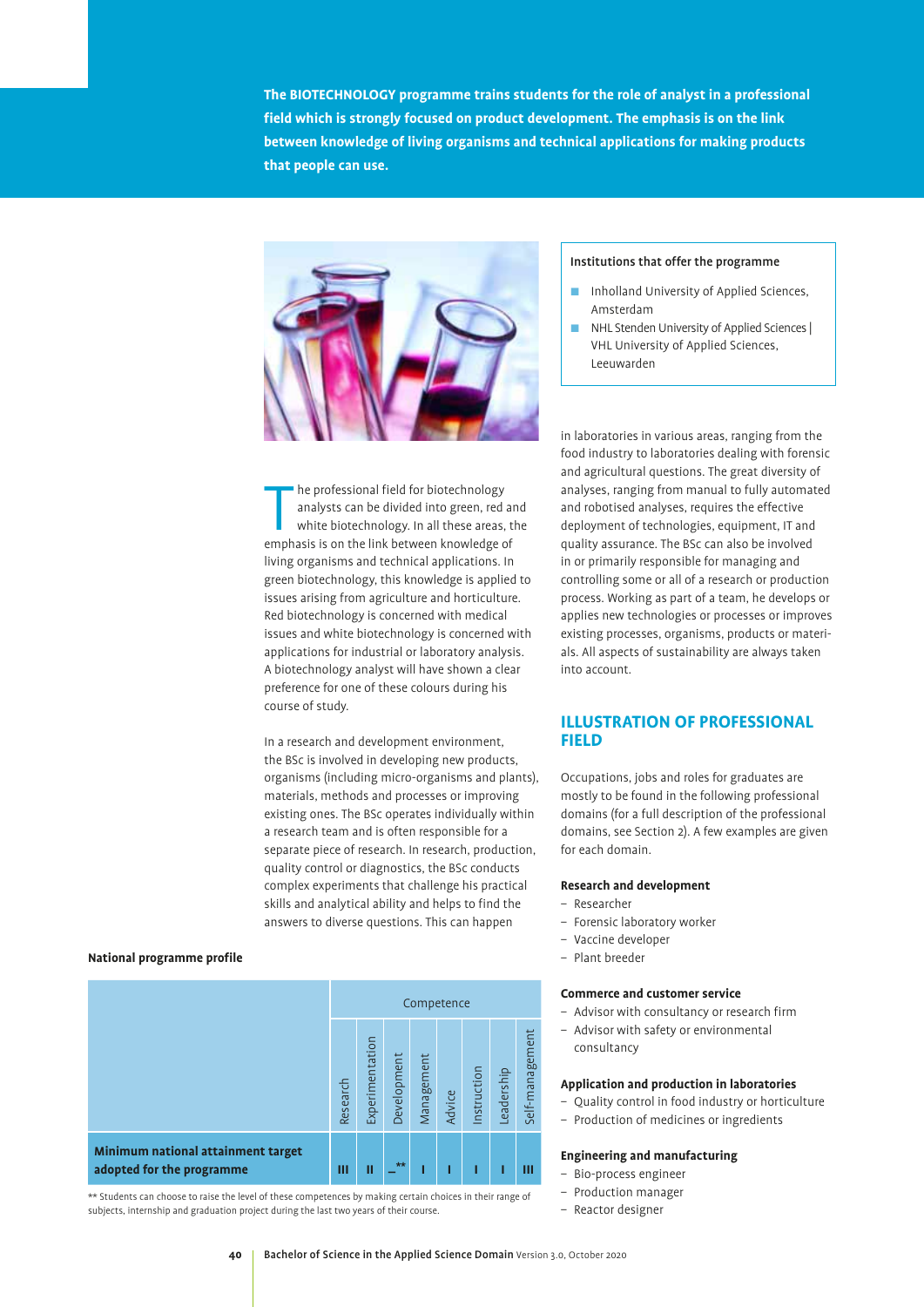#### **KNOWLEDGE**

- : Cell biology: structure and function of eukaryotic and prokaryotic cells, metabolism, transport
- : Chemistry: basic chemistry (atomic structure, reactions in water, kinetics), analytical chemistry (spectroscopy, chromatography), organic chemistry and synthesis
- **E** Biochemistry: biomolecules, protein and enzyme chemistry
- : Molecular biology: DNA, heredity, molecular genetics, recombinant DNA techniques
- Mathematics: chemical arithmetic, functions (differentiating, integrating)
- Genetics: basic concepts and application (e.g. population genetics, QTL analysis)
- **E** Statistics: data processing, normal distribution, confidence intervals, testing
- **E** Bioinformatics: sequence analysis, annotation of genomes, transcriptome analysis, Bioinformatics Web Services (e.g. EBI, NCBI)
- **Botany:** basic knowledge (evolution, anatomy, photosynthesis, genetics); optional subjects: domestication, resistance, breeding (including at molecular level), hormones, components
- **Immunology:** innate and acquired immunity; optional subjects: autoimmune diseases, immunodeficiency diseases, immunology and cancer, immunology techniques
- **E** Pathology: anatomy, physiology and pathology of organ systems
- Microbiology: taxonomy, determining and quantifying micro-organisms
- **Sustainability**

#### **SKILLS**

- **E** General laboratory skills based on GLP rules: weighing, pipetting, making solutions (buffers, culture media) and preparations, colourings, microscopy, lab journal, reporting, chemical arithmetic
- : Safe working in the laboratory, working in accordance with GMT rules (good microbiological techniques): working in aseptic and sterile conditions, culturing micro-organisms and eukaryotic cells, using special media, biological materials (tissues and cells from plants and animals, blood, urine, etc.) and biomolecules (proteins and/or antibodies, DNA); waste processing
- **Using standard laboratory equipment:** pH meter, spectrophotometer, centrifuge, power sources, electrophoretic equipment, fume cupboard, safety cabinet, microscope
- : Molecular biology techniques: DNA/RNA isolation, digestion, ligation, transformation, PCR, qPCR, gel electrophoresis; column chromatography; flow cytometry; HPLC and FPLC
- **Chemical analysis methods:** spectrometry, chromatography, enzyme analysis, bonding analysis
- : (Bio)chemical procedures: fractionation methods, SDS-PAGE, preparative chromatography, western blotting, ELISA, fluorescence microscopy, flow cytometry
- **Computer skills:** word processing, spreadsheets, slide presentations, bio-informatics tools, simple imaging
- **E** Social and communication skills: collaborating, meetings, reporting (lab journal, research report), oral presentation, project-based work, ethics
- **E** Research skills: problem analysis, research questions, desk research, research planning and implementation

#### **TYPICAL TEXTBOOKS**

- *Campbell Biology*, L.A. Urry, M.L. Cain e.a.
- *Biotechnologie for beginners*, R. Renneberg, V. Berkling e.a.
- *Plant Biology*, A.M. Smith, G. Coupland e.a.
- *Essential Cell Biology*, B. Alberts, K. Hopkin e.a.
- *Biochemistry*, J.M. Berg, J.L. Tymoczko e.a.
- *Bioprocess Engineering Principles*, P. M. Doran
- *Introduction to Genetic Analysis*, A. Griffiths e.a. – *Molecular diagnostics: Fundamentals, Methods*
- *and Clinical Applications*, L. Buckingham – *Practical Skills in Forensic Science*, A. Langford, J. Dean e.a.
- *Statistiek, validatie en meetonzekerheid voor het laboratorium*, J.W.A. Klaessens

The list of typical textbooks serves as an illustration to give an impression of the level at which the subject is taught in the study programme.

The Body of Knowledge and Skills is a summary of graduates' basic knowledge and basic skills which has been prepared by the HBO-programmes in consultation with the professional field. These are obtained during the first two years of education.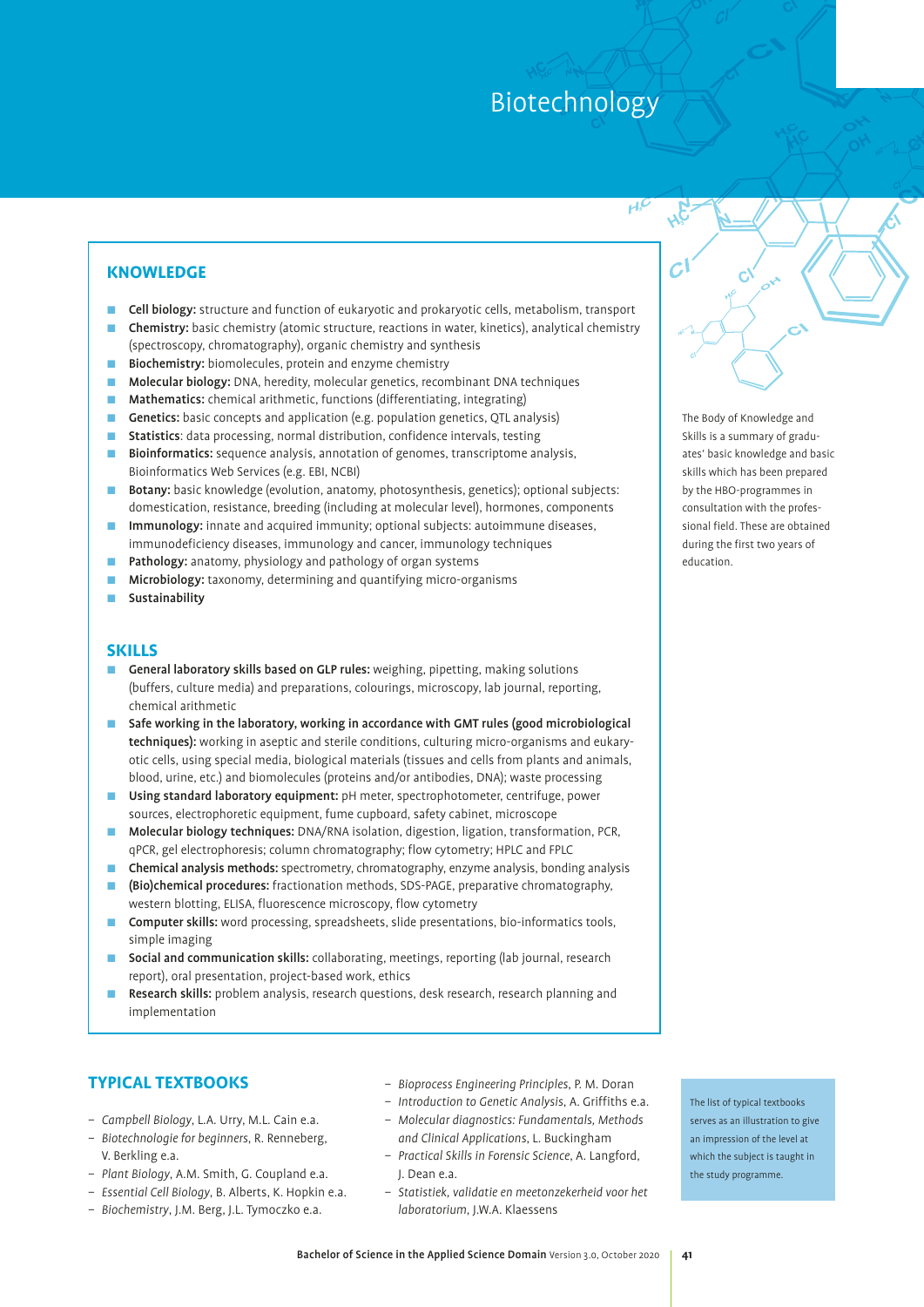## Research associate Jelte-Jan Reitsma: 'Collaboration may be the most important competence'

Name: Jelte-Jan Reitsma Age: 30 Courseof study: Biotechnology Place of employment: Genmab B.V., Utrecht Job: Research Associate Cell and Molecular Sciences

SOP: a written work instruction that lays down in detail how a specific action must be completed.

began my working life as a joiner. After about a year, I realised that I still wanted to study. I then sat an aptitude test and explored all the higher professional education programmes that aroused my interest. In the end I chose Biotechnology. It's a programme that enables you to do a lot of good things and as a biotechnologist you collaborate much of the time – something that I really enjoy. There are also research groups you can join all over the world.

The programme lived up to my expectations, although project-based working was in its infancy at the time. You certainly noticed that there were still a lot of obstacles to be overcome. As a group, you could split up and all solve small problems.



You then had to pull them all together as a coherent whole in the group. All that group work doesn't really teach you how to work on your own, but I think the essence was that you can do more together. My specialisation (process engineering) arose from my particular interest in bioreactors. I wanted to know more about the technology behind them.

I feel that the programme prepared me quite well for real life, although I did miss out on some theoretical background. But it is, of course, a wide-ranging course. My current job mainly involves me in protein production (by means of transient and stable transfections) in bioreactors and other culture bottles. As the laboratory manager, I am also responsible for scheduling cleaning work, placing orders, equipment management and innovations. I also try out new equipment, culture methods and media and specialise in planning and producing cell banks. I discuss deadlines and quantities with project managers. With my own group I discuss who is to perform particular tasks. I enjoy this planning process and would like to be in a management job in future.

#### **Knowing what suits you**

Research and experimentation are always important to innovative people. Yet many people have absolutely no interest in them. Their strength may lie, for example, in the perfect completion of work which has to be done in accordance with precise rules (SOPs). In our company, we also use competences. I believe it is highly advisable to first find out what kind of person you are and then consider which competences are in keeping with your personality. This is, of course, difficult, and it will take weeks or months to become clear to most people. Collaboration may be the most important competence. However well you solve problems or conduct experiments on an individual basis, you also have to be able to convey the results to colleagues so that they can also use them.'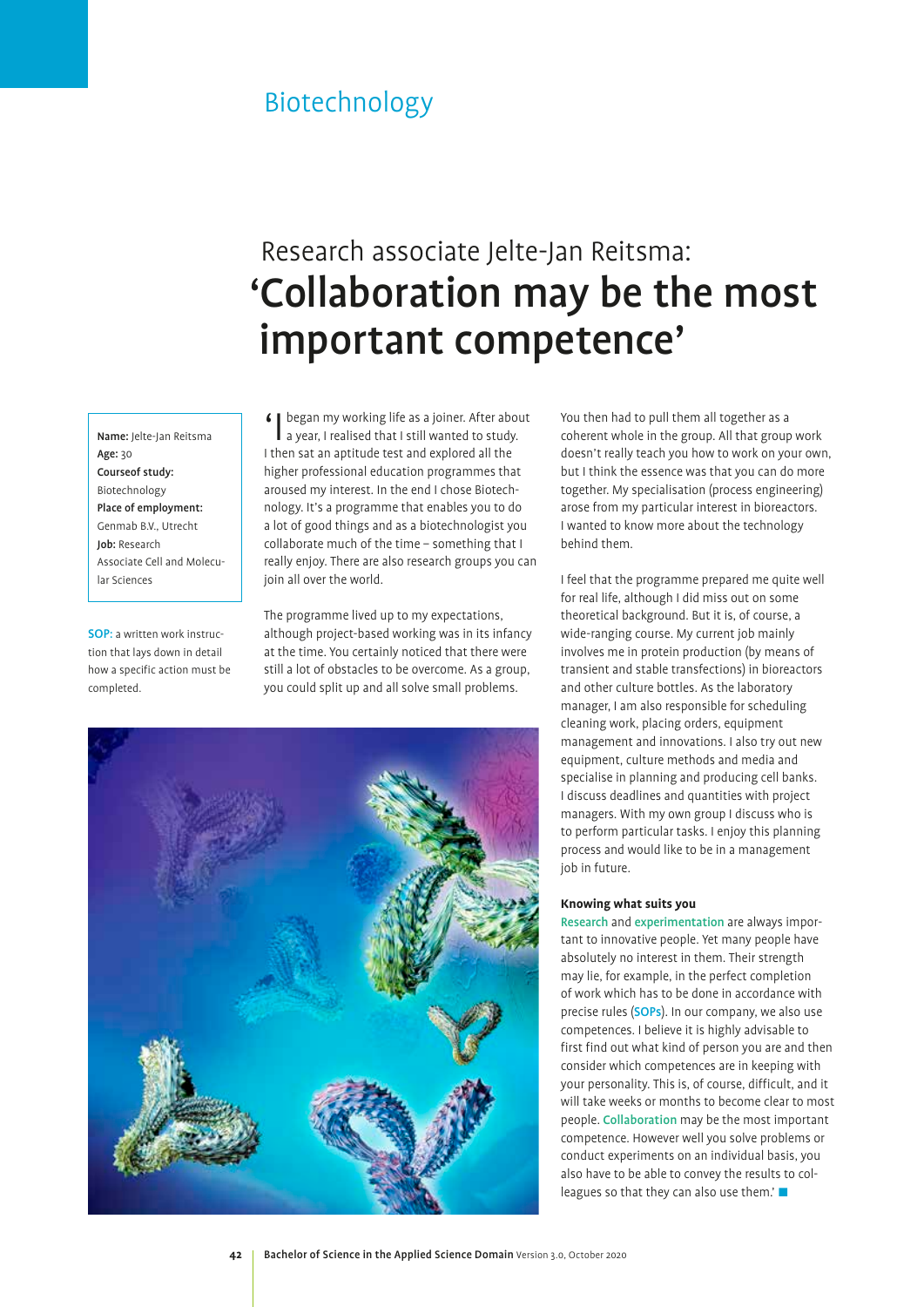

# Biotechnologist Pieter Nibbering: 'As a researcher, you never stop learning'

'After leaving secondary school, I opted for the Higher Laboratory Studies programme because I learned at an open day that the first year would be a mix of Chemistry and Life Sciences (Chemistry, Biochemistry and Medical Laboratory Research). I didn't yet know exactly what I wanted to do and this variety during the first year was an enormous help to me. At a certain point, I decided on Life Sciences and, finally, in the third year, I opted to specialise in Green Biotechnology because that was what suited me best. I am currently busily engaged with my graduation project.

The programme met my expectations, although, if I am honest, I had a completely different idea of laboratory research before I started. I now know that Life Sciences is a very wide concept and that you can find a job anywhere in the world after completing this programme.

For my graduation project, I am working at the Umeå Plant Science Center (UPSC) in Sweden. I am conducting research into the function of a certain protein in *Arabidopsis thaliana* (scientific model organism). I am using a variety of laboratory techniques. This is my second project and I did not have any problems in either project with relating my study course to the professional field. Almost all the techniques I have used had already been

covered in the programme. I also believe that I will manage to find a job after this programme, but I would rather continue my studies. After completing this BSc course, I plan to follow the Master course in Plant Biotechnology in Wageningen. I expect that my BSc will stand me in good stead.

#### **Keeping up**

To me, the most important competences for a researcher are research, experimentation, development and self-management. As a researcher, you actually never stop learning. More new articles are being published each month and more new techniques and protocols are being devised all the time. As a researcher, you have to keep up with the latest trends and that's what makes these competences so important.

Other competences, such as management | coordination or leadership | managing people may become important in future, but that depends on career choices. As a BSc, you will not get a top job in a company, institution or university straight away, but that can change in the course of your career.

I would really like to do a PhD after my Master programme. I don't yet know what the subject will be, but I do know that I want to stay in plant biotechnology. I still have no idea what I will do after my PhD. Time will tell!' $\blacksquare$ 

Name: Pieter Nibbering Age: 22 jaar Course of study: Biotechnology Graduating in: Green biotechnology